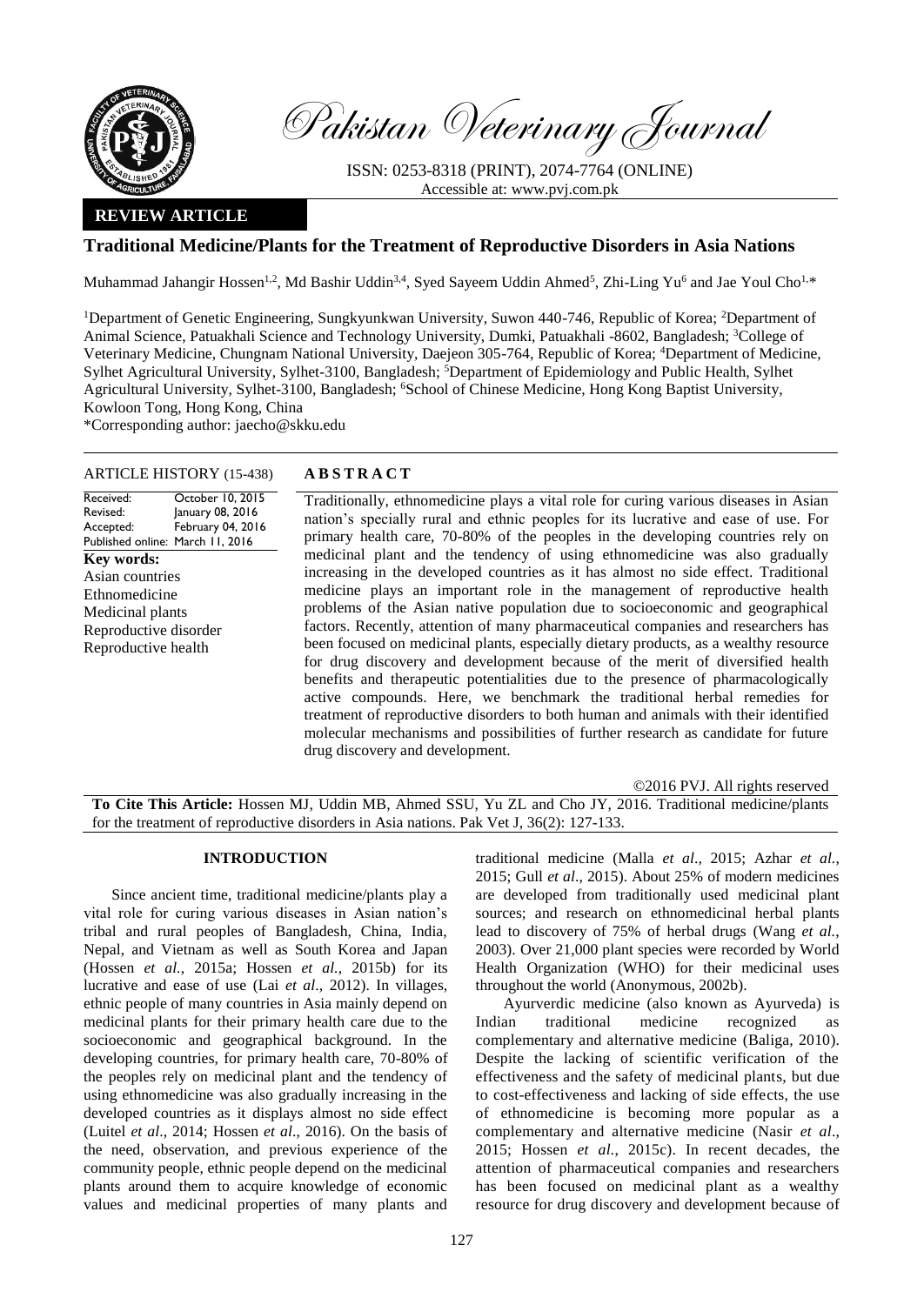the merit of diversified health benefits and therapeutic potentialities due to the presence of pharmacologically active compounds. Each herb has its own unique combination and properties [\(Hossen, 2015;](#page-5-6) [Hossen](#page-5-7) *et al.*[, 2015d](#page-5-7); Malla *et al*[., 2015\)](#page-6-1). Besides the documenting of ethnomedicinal value of medicinal plant, molecular evidence based scientific validation of traditional medicinal plant has become important path of modern research. Though medicinal plants possess enormous ethnomedicinal value and reported to be used as traditional medicine to cure many diseases, but scant information about reproductive diseases is available.

In this review, therefore, we focus on the traditional medicine/ herbal plants used for the treatment of reproductive disorders in Asian countries with their identified molecular mechanisms and possibilities of further research as candidate for future drug discovery and development.

Advanced studies are needed to focus on effective doses of active medicinal plants/compounds for clinical trials and should be focused on explanation of bioavailability, permeability, and safe doses to offer natural active compounds from medicinal plants as most prospective novel candidates for future reproductive therapy.

**Traditional medicine used for male reproductive disorders:** For treating spermaturia the herbal preparation of *centella asiatica, Hemidesmus indicus, Hibiscus eosa*  *sinensis*, *Dracaena terniflora, Phyllanthus fraternus,* and *Cuminum cyminum* are used. *Evolvulus alsinoides* and *Ocimum sanctum* are used to increase sperm count. Whole *Withania somnifera* is used to treat impotency (Table 1).

**Traditional medicine used for female reproductive disorders:** For the treatment of leucorrhoea, *Celastrus paniculatus* and *Hibiscus rosa-sinensis* were used. To treat menorrhagia, *Clerodendrum viscosum* and *premna latifolia* have been used. A range of herbs including *Ensete superbum, Mirabilis jalapa, Securinega leucopyrus, Celastrus paniculatus, Gardenia gummifera, Zizyphus oenoplea, Erythrina indica, Ixora coccinia,* and *Zizyphus rugosa* was identified to treat miscarriage. *Ocimum basilicum* and *Tabernaemontana divaricata* were applied to treat dysmenorrhoea. *Wrightia tinctoria* and *Diospyros montana* were claimed to be generally useful in treating various menstrual disorders and irregularities (Table 2).

The plants used in male and female reproductive disorders are arranged in alphabetical order of diseases with their botanical names. The parts used for preparation method of drug, and dose and duration of the treatment have also been provided. Information about the other ingredients, if any, is also given wherever available (Table 1 and 2). The family name, reported medicinal use, and pharmacology for the described plants are summarized in Table 3 and 4.

**Table 1:** Traditional medicine/ medicinal plants used for the treatment of male reproductive disorders

| Ailments/ Male<br>reproductive<br>disorders | Plant name                                                                        | Parts/s<br>used | Preparation and dosage                                                                                                           | Mode of action                                                                | References                                                                            |
|---------------------------------------------|-----------------------------------------------------------------------------------|-----------------|----------------------------------------------------------------------------------------------------------------------------------|-------------------------------------------------------------------------------|---------------------------------------------------------------------------------------|
| Blood stain urine                           | Calendula officinalis<br>(Asteraceae)                                             | Flower          | Infusion taken orally                                                                                                            | Reduced<br>malondialdehyde<br>(MDA)                                           | Sewani-Rusike and<br>Mammen (2014); Verma et<br>al. (2015)                            |
| *Spermaturia                                | Centella asiatica (L.) Urb                                                        | Whole<br>plant  | Equal quantities of ingredients<br>are crushed in fresh milk. This<br>mixture is given in the morning,<br>once a day for a week  | Neuroprotective<br>activity                                                   | Chandrika and Kumarab<br>(2015); Hegde et al. (2007)                                  |
|                                             | Dracaena terniflora Roxb.                                                         | Roots           | 2-3 spoons of decoction is given<br>twice a day for a week                                                                       |                                                                               | Hegde et al., (2007)                                                                  |
|                                             | <b>Phyllanthus fraternus</b><br>Webster.                                          | Whole<br>plant  | 20 g of the plant crushed with a<br>spoonful of jeerige. This mixture<br>in milk is given twice a day for 8<br>days              | Antioxidative,<br>Antibacterial,<br>antifungal                                | Hegde et al. (2007); Mehta<br>(2014); Upadhyay et al.<br>(2014)                       |
| Male impotency                              | Withania somnifera<br>$(L)$ Dun                                                   | Root            | Paste is prepared in rice washed<br>water and one spoon a day is<br>taken for 45 days                                            | Reduced tumor cell<br>proliferation.                                          | Hegde et al. (2007); Kadir<br>et al. (2012); Winters<br>(2006)                        |
|                                             | Centella eriantha<br>(Apiaceae)                                                   | Root            | Decoction taken orally or grind<br>and mix with water than apply<br>topically.                                                   |                                                                               | Sewani-Rusike and<br>Mammen (2014)                                                    |
| heal wound                                  | Male circumstation to Helichrysum pedunculatum/ Leaves<br>nodifolium (Asteraceae) |                 | Prepare paste and apply<br>topically.                                                                                            | Antibacterial                                                                 | Meyer and Dilika (1996);<br>Sewani-Rusike and<br>Mammen (2014)                        |
| To increase sperm<br>count                  | Evolvulus alsinoides L.                                                           | Whole<br>plants | Crushed plant is boiled in water<br>till it reduces to half. This<br>decoction is taken twice a day for antimicrobial<br>a month | Anti-amnsic,<br>antistress.                                                   | (Hegde et al. (2007); Singh<br>(2008)                                                 |
|                                             | Ocimum sanctum L.                                                                 | Seeds           | Crushed seeds are boiled in half<br>cup of milk. This is given twice a<br>day for 10 days                                        | Antibacterial,<br>antifungal<br>Analgesic,<br>antispamodic and<br>adaptogenic | Hegde et al. (2007);<br>Pattanayak et al. (2010)                                      |
| Testicular tumors                           | Hypoxis hemerocallidea<br>(Hypoxidaceae)                                          |                 | Root corn Paste and applied topically                                                                                            |                                                                               | Afolayan and Otunola<br>(2014); Mogatle (2009);<br>Sewani-Rusike and<br>Mammen (2014) |

\**: Hemidesmus indicus*(L.)schult. *Hibiscus rosasinensis* L. also used for treatment of Spermaturia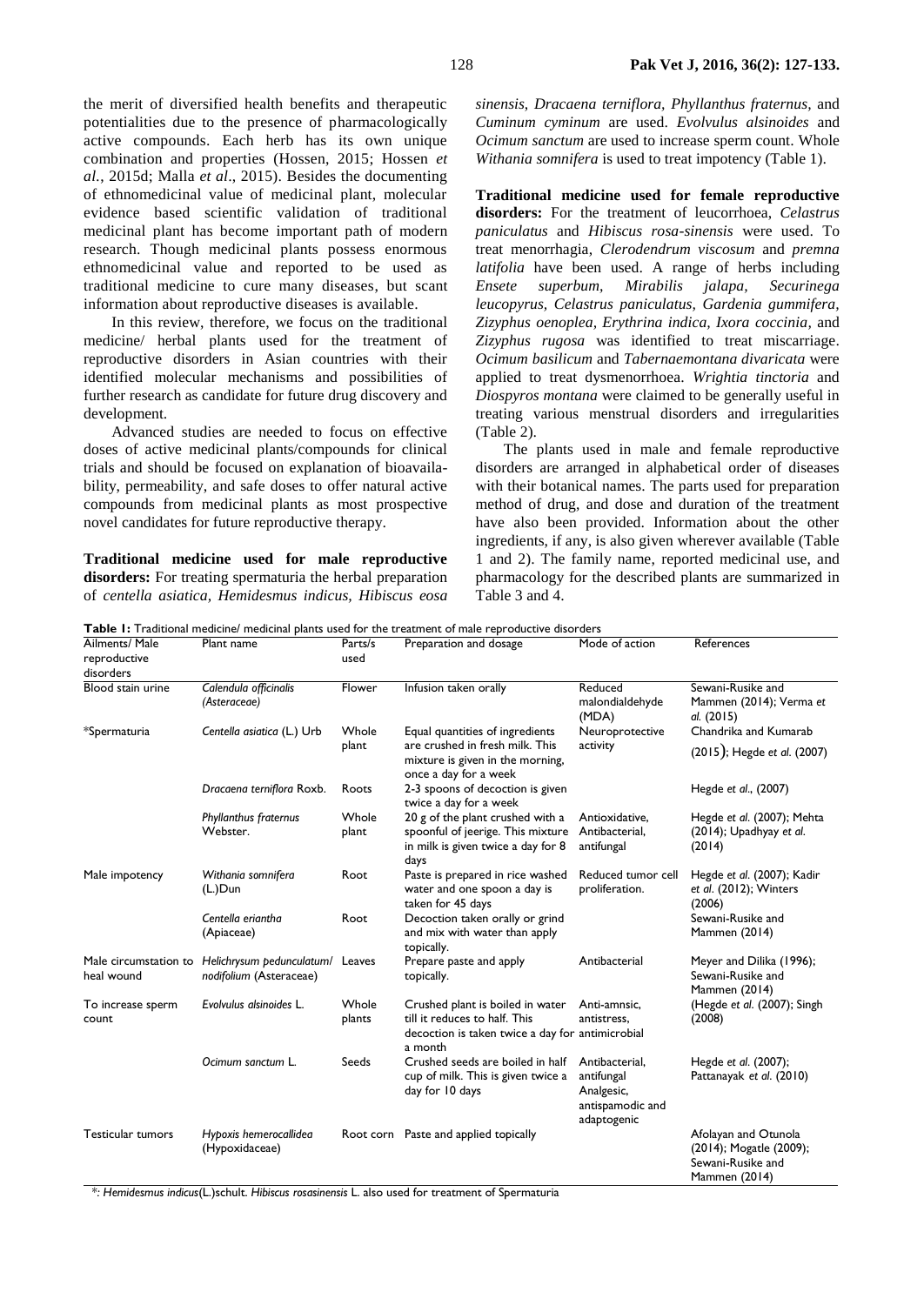| Ailments / Female                      | Plant name                                   |                   | <b>I able 2:</b> I raditional medicine/ medicinal plants used for the treatment of female reproductive disorders |                                                  | References                                                     |
|----------------------------------------|----------------------------------------------|-------------------|------------------------------------------------------------------------------------------------------------------|--------------------------------------------------|----------------------------------------------------------------|
| reproductive disorders                 |                                              | Parts/s used      | Preparation and<br>dosage                                                                                        | Mode of action                                   |                                                                |
| All types of menstrual                 | Saraca asoka (Roxb.)                         | <b>Bark</b>       | Decoction is given                                                                                               | Antimicrobial                                    | Hegde et al. (2007); Rajith et                                 |
| disorders                              | De willd.                                    |                   | once a day for 8 days                                                                                            |                                                  | al. (2012); Sainath et al.                                     |
| Amenorrhoea                            | Saraca asoka (Roxb.) Bark<br>De willd.       |                   | Paste is taken one<br>spoon/day for a week                                                                       |                                                  | (2009)                                                         |
| <b>AIDS/HIV</b> infections             | Hypoxis<br>hemerocallidea                    | Root corn         | Cooked and taken<br>with food                                                                                    | Antiretrovirals                                  | Peltzer et al. (2011); Sewani-<br>Rusike and Mammen (2014)     |
|                                        | (Hypoxidaceae)                               |                   |                                                                                                                  |                                                  |                                                                |
|                                        | Sutherlandia                                 | Leaves and flower | Infusion or decoction                                                                                            | Active against HIV                               | Harnett et al. (2005);                                         |
|                                        | frutescens (Fabaceae)                        | petals            | taken orally                                                                                                     | target enzymes,                                  | Sewani-Rusike and Mammen<br>(2014)                             |
| Blood stain urine                      | Calendula officinalis<br>(Asteraceae)        | Flower            | Infusion taken orally                                                                                            | Antibiofilm,<br>antibacterial and<br>antioxidant | Ghaima et al. (2013);<br>Sewani-Rusike and Mammen<br>(2014)    |
| Bleeding of pregnant<br>women          | Anisotes ukambensis<br>(Acanthaceae)         |                   | Bark                                                                                                             |                                                  | Gakuya et al. (2013).                                          |
| Dysmenorrhoea                          | Ocimum basilicum L.                          | Bark              | Crushed in milk and                                                                                              |                                                  | Hegde et al. (2007);                                           |
|                                        |                                              |                   | given once in morning<br>for 7 days                                                                              |                                                  | Karousou and<br>Deirmentzoglou (2011).                         |
|                                        | Tabernaemontana                              | Fresh Leaves      | Crushed and mixed                                                                                                |                                                  | Hegde et al. (2007);                                           |
|                                        | divaricata (L.) R. Br.                       |                   | with buttermilk. This is<br>taken once a day for 3                                                               |                                                  | Poornima et al. (2013)                                         |
|                                        |                                              |                   | days                                                                                                             |                                                  |                                                                |
| Leucorrhoea                            | Celastrus paniculatus                        | Root /Bark        | Root/bark is crushed                                                                                             |                                                  | Hegde et al. (2007); Singh,                                    |
|                                        | willd                                        |                   | in milk and given once<br>a day for a week                                                                       |                                                  | (2015)                                                         |
|                                        | Hibiscus rosa-sinensis                       | Leaves            | Crushed leaves is                                                                                                |                                                  | Hegde et al. (2007); Rao et                                    |
|                                        | L.                                           |                   | mixed with milk and                                                                                              |                                                  | al. (2010)                                                     |
|                                        |                                              |                   | filtered. Half a cup of<br>filtrate is given in a day                                                            |                                                  |                                                                |
| Low breast milk                        | Portulaca oleracea                           | Leaves            | for 7 days<br>As an infusion taken                                                                               |                                                  | Haq et al. (2011); Sewani-                                     |
| production                             | (Portulaceceae)<br>Clerodendrum              |                   | orally<br>Crushed leaves are                                                                                     |                                                  | Rusike and Mammen (2014).                                      |
| Menorrhagia                            | viscosum vent.                               | Leaves            | mixed with milk. Half a<br>cup of this milk is<br>taken once a day for 8                                         |                                                  | Haque et al. (2000); Hegde<br>et al. (2007)                    |
| Menstrual irregularities               | Wrightia tinctoria                           | Root              | days<br>Equal quantity of                                                                                        |                                                  | Bapuji and Ratnam (2009);                                      |
|                                        | R.Br.                                        |                   | pastes from both is<br>mixed and given once<br>a day for 10 days.                                                |                                                  | Hegde et al. (2007).                                           |
|                                        | Diospyros montana<br>Roxb.                   | Root              |                                                                                                                  |                                                  | Hegde et al. (2007);<br>Poornima et al. (2013).                |
| Menstrual pain                         | Zingiber officinale                          | Root              | In food or as infusion                                                                                           |                                                  | Sewani-Rusike and Mammen                                       |
|                                        |                                              |                   | taken orally                                                                                                     |                                                  | (2014).                                                        |
| Menorrhagia and<br>associated weakness | Premna latifolia Dalz. Fresh leaves          |                   | Decoction is given<br>once a day in the                                                                          | Antioxidant                                      | Bharti et al. (2012); Hegde et<br>al. (2007); Umarji and Deepa |
| Misconception and early                | Ensete superbum                              | Seeds             | morning for 5 days<br>Powdered seeds are                                                                         |                                                  | (2011)<br>Hegde et al. (2007)                                  |
| abortion                               | (Roxb.) cheeseman.                           |                   | given in milk once a                                                                                             |                                                  |                                                                |
|                                        |                                              |                   | day for 9 days                                                                                                   |                                                  |                                                                |
| Miscarriage and                        | Mirabilis jalapa L.<br>Securinega leucopyrus | Roots             | Crushed in milk and                                                                                              |                                                  | Hegde et al. (2007)                                            |
| misconception                          | (Willd.) Muell                               |                   | given once in morning<br>for 5 days. Pastes of                                                                   |                                                  |                                                                |
|                                        | Celastrus paniculatus                        |                   | each is made                                                                                                     |                                                  |                                                                |
|                                        | willd.                                       |                   | separately and finally                                                                                           |                                                  |                                                                |
|                                        | Gardenia gummifer                            |                   | mixed in equal                                                                                                   |                                                  |                                                                |
|                                        | L.F.                                         |                   | proportion. 2 spoons                                                                                             |                                                  |                                                                |
|                                        | Zizyphus oenoplea                            |                   | of this mixture is given                                                                                         |                                                  |                                                                |
|                                        | mill.<br>Erythrina indica L.                 |                   | in morning for 45 days                                                                                           |                                                  |                                                                |
|                                        | Ixora coccinea L.                            | Bark              |                                                                                                                  |                                                  |                                                                |
|                                        | Zizyphus rugosa                              | Root              |                                                                                                                  |                                                  |                                                                |
| Urinary infection                      | lamk.<br>Agathosma apiculata                 | Root              | Chew or make an                                                                                                  |                                                  | Sewani-Rusike and Mammen                                       |
|                                        | (Rutaceae)                                   |                   | infusion and drink.                                                                                              |                                                  | (2014)                                                         |
| Cervical cancer                        | Aspalatus linearis<br>(Fabaceae)             | Leaves and roots  | Boils and drink as tea                                                                                           |                                                  | Sewani-Rusike and Mammen<br>(2014)                             |
|                                        |                                              |                   |                                                                                                                  |                                                  |                                                                |

**Table 2:** Traditional medicine/ medicinal plants used for the treatment of female reproductive disorders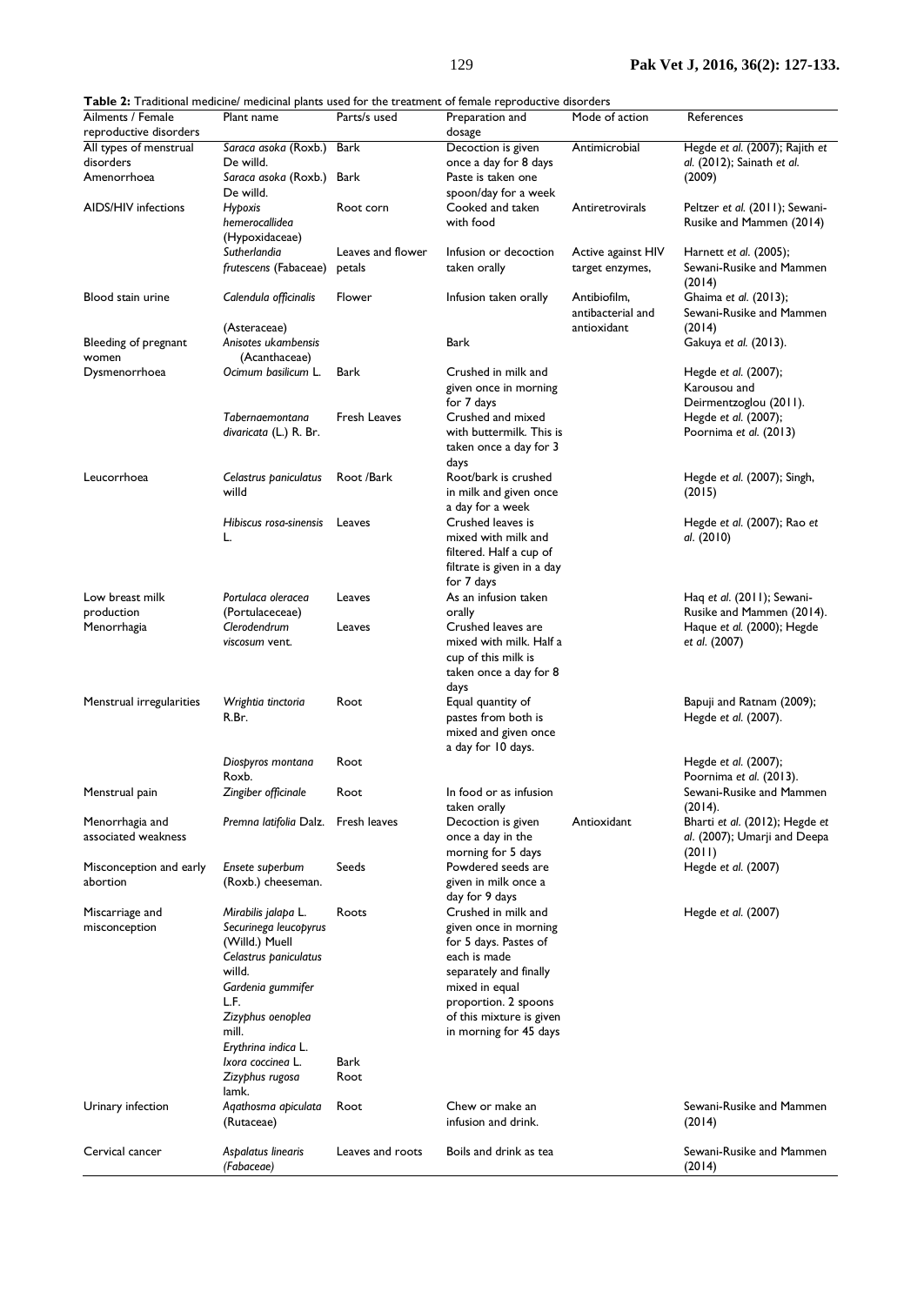**Table 3:** Effects of medicinal plants on reproduction/other pharmacological activities

| Scientific name (Family)                    | <b>I able 5:</b> Effects of medicinal plants on reproduction/other pharmacological activities<br><b>Medicinal Use</b> | Identified pharmacological Activities                                         |
|---------------------------------------------|-----------------------------------------------------------------------------------------------------------------------|-------------------------------------------------------------------------------|
|                                             |                                                                                                                       |                                                                               |
| Celastrus Paniculatus Willd. (Celastraceae) | Used in anemia, as emmenagouge, aphrodisiac and                                                                       | Aphrodisiac, brain stimulant and memory enhancing                             |
|                                             | abortifacient (Jain, 1991; Nadkarni, 1976)                                                                            | activities (Jain, 1991; Nadkarni, 1976)                                       |
| Centella asiatica (L.) Urb. (Apiaceae)      | Used in anaemia and nervine disorders, as cooling                                                                     | Antifertility, sedative, antispasmodic and                                    |
|                                             | agent, tonic and blood purifier (lain, 1991)                                                                          | hypotensive (Sharma et al., 2000)                                             |
| Ensete superbum (Roxb.) Cheeseman.          | Used in debility and weakness, as coolant                                                                             | Antifertility and uterine stimulant activities (Dutta et                      |
| (Musaceae)                                  | (Nadkarni, 1976)                                                                                                      | al., 1970).                                                                   |
| Hibiscus rosa sinensis L. (Malvaceae)       | Used in menorrhagia, seminal weakness, uterine                                                                        | Anti-fertility, anti-estrogenic anti-ovulatory activity                       |
|                                             | and vaginal discharges and menstrual complaints                                                                       | in rats (alcoholic and benzene extracts) (Gupta,                              |
|                                             | (Nadkarni, 1976)                                                                                                      | 2003; Yelne et al., 2002)                                                     |
| Ocimum bacilicum L. (Lamiaceae)             | Used in gonorrhea, as aphrodisiac and                                                                                 | Antimicrobial, in vitro anti-HIV and antioxidant                              |
|                                             | emmenagouge (Nadkarni, 1976)                                                                                          | properties (Gupta, 2003)                                                      |
| Ocimum sanctum L. (Lamiaceae)               | Used in debility and weakness, genito-urinary                                                                         | Antispasmodic, aphrodisiac, antimicrobial,                                    |
|                                             | ailments, as aphrodisiac, blood purifier and cooling<br>agent (Nadkarni, 1976)                                        | immunostimulatory activities (Anonymous, 2002a).                              |
| Phyllanthus fraternus Webster.              | Used in allergy, gonorrhea, and genitor-urinary                                                                       | Antibacterial, antispasmodic, and uterine relaxant                            |
| (Euphorbiaceae)                             | disorders (Jain, 1991)                                                                                                | activities (Rastogi, 1998)                                                    |
| Saraca asoka (Roxb,) De willd.              | Used in uterine infections, menorrhagia and other                                                                     | Oxytocic, uterotonic, antioestrogenic properties                              |
| (Caesalpiniaceae)                           | menstrual complaints, as tonic (Jain, 1991;                                                                           | and used against menorrhagia (Gupta, 2003; Sharma                             |
|                                             | Nadkarni, 1976)                                                                                                       | et al., 2001).                                                                |
| Withania somnifera (L.) Don. (Solanaceae)   | Used in general and seminal debility,<br>spermatorrhoea, as aphrodisiac and diuretic<br>(Nadkarni, 1976)              | Hypotensive, relaxant, aphrodisiac, antispasmodic<br>activities (Gupta, 2003) |

**Table 4:** Plants with known medicinal uses in reproductive diseases

| Botanical name (Family)                                 | Local name         | Reported medicinal uses                                                                                               | References           |
|---------------------------------------------------------|--------------------|-----------------------------------------------------------------------------------------------------------------------|----------------------|
| Clerodendrum viscosum vent. (Verbenaceae)               | Taggi              | Used in syphilis and as a tonic.                                                                                      | Jain (1991);         |
| Cuminum cyminum L. (Apiaceae)                           | Jeerige            | Used in gonorrhea, as a tonic, emmenagouge                                                                            | Nadkarni (1976)      |
|                                                         |                    | and coolant                                                                                                           |                      |
| Diospyros Montana Roxb. (Ebenaceae)                     | Balagane           | Used in menorrhagia and as an abortifacient                                                                           |                      |
| Erythrina indica L. (Fabaceae)                          | Bili Haalivaana    | Used in menorrhagia and as an aphrodisiac<br>and emmenagouge                                                          |                      |
| Evolvulus alsinoides L. (Convolvulaceae)                | Vishnukraanthi     | Used in debility, syphilis, leucorrhoea,<br>spermatorrhoea and as an aphrodisiac                                      |                      |
| Gardebia gummifera L.f. (Rubiaceae)                     | <b>Bikke</b>       | Used in dyspepsia and as an antiseptic and<br>tonic                                                                   |                      |
| Hemidesmus indicus (L.) Schult.<br>(Asclepiadaceae)     | Haala balli        | Used in leucorrhoea, impotency, menstrual<br>complaints, spermatorrhoea, as a tonic,<br>aphrodisiac and cooling agent |                      |
| Ixora coccinea L. (Rubiaceae)                           | Hole daasaala      | Used in gonorrhea, leucorrhoea, and<br>dysmenorrhea                                                                   |                      |
| Mirabitis jalapa L. (Nyctaginaceae)                     | Madhyaahna mallige | Used in debility, as a tonic and aphrodisiac                                                                          |                      |
| Premna latifolia Dalz. (Verbennaceae)                   | Naravala           | Used in gonorrhea and as a diuretic                                                                                   |                      |
| Securinega leucopyrus (Willd) Muell.<br>(Euphorbiaceae) | Bilihooli          | Antimicrobial agent                                                                                                   | Sharma et al. (2001) |
| Tabernaemontana divaricata L. (R.Br.)                   | Najabattala        | Used in strangury and as a tonic                                                                                      | Jain (1991);         |
| Wrightia tinctoria R.Br. (Apocynaceae)<br>Kodasa        |                    | Nadkarni, (1976)<br>Used in seminal weakness, as a tonic and<br>aphrodisiac                                           |                      |
| Zizyphus oenoplea Mill. (Rhamnaceae)                    | Parige             | Used as a blood purifier.                                                                                             |                      |
| Zizyphus rugosa lamk. (Rhamnaceae)                      | Mullannu           | Used in menorrhagia and to treat syphilis.                                                                            |                      |

| Types of disorders/molecular<br>signalling pathway                             | Plants/traditional medicine                                                                 | Anti-reproductive disorders effect                                                                      | References                 |
|--------------------------------------------------------------------------------|---------------------------------------------------------------------------------------------|---------------------------------------------------------------------------------------------------------|----------------------------|
| Paroxetine-induced sexually<br>impaired male rats.                             | Oral administration of Allium<br>cepa bulb ethyl acetate fraction<br>(200 mg/kg for 7 days) | Restored the normal sexual behavior                                                                     | Malviya et al.<br>(2013)   |
| Testicular torsion-detorsion<br>isschemia-reperfusion injury of the<br>testis. | Psoralea corylifolia was<br>administered orally                                             | Decreased maliondialdehyde level and<br>significantly increased CREMt expression and<br>spermatogenesis | Wei et al. (2011)          |
| Oxitocin-induced uterine<br>contraction in mice                                | Xiang-fu-si-wu decoction.                                                                   | Blocking Ca <sup>+2</sup> channel                                                                       | Liu et al. $(2011)$        |
| Spermatogenesis cycle in rat                                                   | Juice of Allium cepa bulbs<br>$(0.5$ and $1g/rat/day)$                                      | Increase LH level, Increase sperm number,<br>viability and motility                                     | Khaki et al. (2009)        |
| Germline signalling pathway<br>(Caenorhabditis elegans)                        | Morus alba L                                                                                | Inhibit Transcription factor: DAF-12, DAF-16,<br>PHA-4, and NHR-80                                      | Zheng et al.<br>(2014)     |
|                                                                                | Polyphenols                                                                                 | Target gene: fat-6, lipl-4, sod-3, unc-51, and<br>fard-1                                                |                            |
| Pregnant Swiss mice                                                            | Byrsonima verbascifolia<br>hydromethanolic extract                                          | Mutagenicity or immunostimulation                                                                       | Goncalves et al.<br>(2013) |
| Male infertility (maneb-induced<br>toxicity in male reproductive<br>function)  | Basella alba and Carpolobia alba<br>Extract                                                 | Stimulated testosterone and improve fertility                                                           | Manfo et al.<br>(2014)     |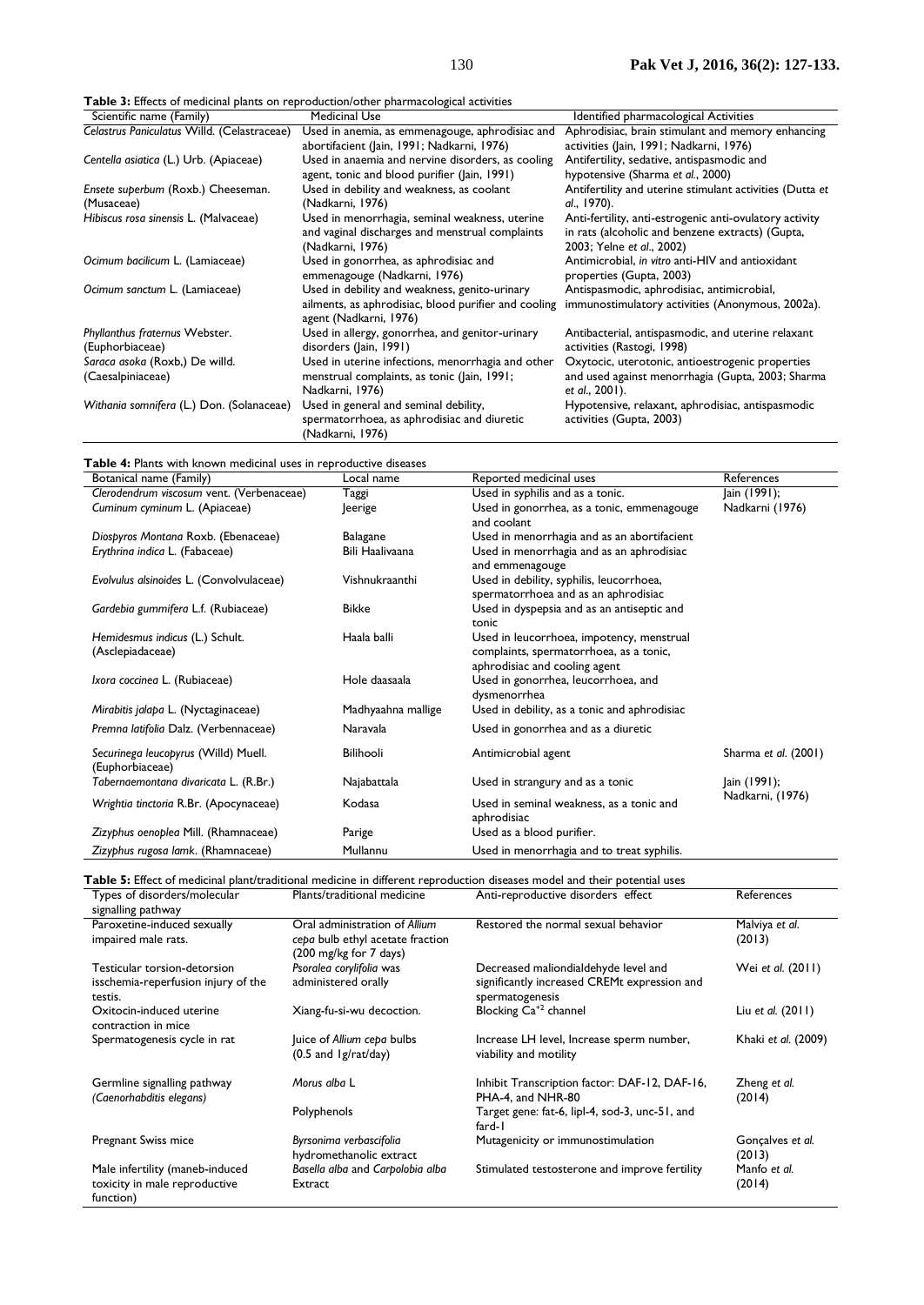**Table 6:** Identified ethnoveterinary uses of medicinal plants for treatment of reproductive diseases

| Family                        | <b>Species</b>                                          | Indication                                                                                                                                        | Plant part used                          | Chemical constitutes                                                                                                      |
|-------------------------------|---------------------------------------------------------|---------------------------------------------------------------------------------------------------------------------------------------------------|------------------------------------------|---------------------------------------------------------------------------------------------------------------------------|
| Araliaceae                    | Cussonia spicata                                        | Bark used for retained placenta in stock, leaves<br>used treat endometritis and/or vaginitis in cows                                              | Leaves, bark                             | Antibacterial, anti-<br>inflammatory, mutagenic<br>(Luseba et al., 2007;<br>McGaw et al., 2007)                           |
| Asparagacea                   |                                                         | Retained placenta in cows (Dold and Cocks,<br>2001); sores, red water, uterine infections (Van<br>der Merwe et al., 2001)                         | Roots, tubers                            |                                                                                                                           |
| Asphodelaceae                 | Aloe thimarloi                                          | Retained placenta, dystocia                                                                                                                       | Leaves                                   | Antibacterial<br>antibacterial, anti-<br>inflammatory, mutagenic                                                          |
| Asphodelaceae                 |                                                         | Retained placenta, in cows                                                                                                                        | Leaves                                   |                                                                                                                           |
| Aspidiaceae                   | Dtyopteris athamantica                                  | Retained placenta in cows (McGaw and Eloff,                                                                                                       | Rhizome                                  |                                                                                                                           |
| Combretaceae                  |                                                         | 2008)<br>Fertility problems (Luseba and Van der Merwe,                                                                                            | decoctions<br>Root bark                  |                                                                                                                           |
| Diocoreaceae                  | Dioscorea sylvatica                                     | 2006)<br>Swollen udders and uterine problems in cows<br>(McGaw and Eloff, 2008)                                                                   | Lotions from<br>boiled crushed           | Diosgenin (McGaw and<br>Eloff, 2008)                                                                                      |
|                               |                                                         |                                                                                                                                                   | inner parts of<br>tubers                 |                                                                                                                           |
| Ebenaceae                     | Diospyros mespiliformis                                 | For milk production (Luseba and Van der<br>Merwe, 2006)                                                                                           | Bark                                     |                                                                                                                           |
| Euphorbiaceae                 | Croton gratissimus                                      | Fertility enhancement (Van der Merwe et al.,<br>2001)                                                                                             | Leaves, roots                            |                                                                                                                           |
| Fabaceae                      | Acacia decurrens willd.                                 | Hastens oestrus (Masika et al., 2000)                                                                                                             | Bark decoction<br><b>Bark leaves</b>     |                                                                                                                           |
| Gunneracweae                  | Gunnera perpensa L.                                     | Used to facilitate expulsion of afterbirth in<br>animals and women (McGaw and Eloff, 2008)                                                        | Roots                                    |                                                                                                                           |
| Htacinthaceae<br>Hypoxidaceae | Urginea sanguinea schinz<br>Hypoxis hemerocallidea      | Retained placenta (Van der Merwe et al., 2001)<br>Fertility enhancement, general ailments, heart                                                  | Corms                                    |                                                                                                                           |
|                               | Hypoxis rigidula                                        | water, abortion (Van der Merwe et al., 2001)                                                                                                      |                                          |                                                                                                                           |
| Malvaceae<br>Moraceae         | Hibiscus malacospermus<br>Ficus sur                     | Retained placenta, (Masika et al., 2000)<br>Root decoctions for retained placenta in cows                                                         | Root decoction<br>Leaves, bark<br>roots  | Bark may contain tannin<br>(Hutchings, 1996)                                                                              |
| Oleaceae                      | Olea europaea L.                                        | Leaves used for endometritis and vaginitis in<br>cows. (Dold and Cocks, 2001)                                                                     | Leaves bark                              |                                                                                                                           |
| Pedaliceae                    | Dicerocaryum eriocarpum<br>Dicerocaryum senecioides     | Dystocia, drench for retained placenta                                                                                                            | Aerial parts, roots<br>whole plants      |                                                                                                                           |
|                               |                                                         | (Luseba and Van der Merwe, 2006; Van der<br>Merwe et al., 2001)                                                                                   |                                          |                                                                                                                           |
| Pedaliaceae<br>Rhamnaceae     | Harpagophytum<br>procumbens<br>Ziziphus ucronata Willd. | Retained placenta (Van der Merwe et al., 2001)<br>Fertility enhancement                                                                           | Fruit<br>Roots, leaves                   |                                                                                                                           |
| Rubiaceae<br>Salicaceae       | Pentanisia prunelloides                                 | Retained animal or<br>Retained placenta (Hutchings, 1996; Masika et al.,                                                                          | Root decoctions<br>Decoction or          |                                                                                                                           |
|                               |                                                         | 2000)                                                                                                                                             | infusion of<br>unspecified parts<br>root |                                                                                                                           |
| Sapindaceae                   | Azima tetracantha Lam.                                  | Dystocia in cows (Dold and Cocks, 2001)                                                                                                           |                                          |                                                                                                                           |
| Sapotaceae                    | Englerophytum<br>magalismontanum                        | Fertility enhancement (Van der Merwe et al.,<br>2001)                                                                                             | Roots                                    |                                                                                                                           |
| Solanaceae<br>Solanaceae      | Solanum mauritianum<br>Withania somnifera (L.)          | Dystociain cows (Dold and Cocks, 2001)<br>Used to stimulate milk production in cows                                                               | Roots<br>Unspecified parts,<br>roots     | Many compounds<br>including choline,<br>tropanaol,<br>glycowithanolides,<br>withanolides, withaferine<br>and withasomnine |
|                               |                                                         |                                                                                                                                                   |                                          | (Hutchings, 1996)                                                                                                         |
| Tiliaceae                     | Grewia flava                                            | Fertility enhancement (Van der Merwe et al.,<br>2001)                                                                                             | Roots                                    |                                                                                                                           |
| Tiliaceae<br>Typhaceae        | Triumfetta sonderi L.<br>Typha capensis                 | Reatained placenta (Van der Merwe et al., 2001)<br>Decoctions taken or applied externally to aid<br>expulsion of afterbirth in animals and humans | Root bark<br>Unspecified parts           | Quercetin 3-dimethyl4-<br>glucoside from leaf<br>(Hutchings, 1996)                                                        |
| Urticaceae                    | Pouzolzia mixita solms                                  | Retained placenta, bloat, vaginal discharge (Van                                                                                                  | Roots leaves,                            |                                                                                                                           |
| Zygophyllaceae                | Tribulus terrestris L.                                  | der Merwe et al., 2001)<br>Retained placenta.                                                                                                     | stems<br>Whole plant,<br>aerial parts    |                                                                                                                           |

**Molecular mechanisms of identified medicinal plants treated for reproductive diseases and prospective ethnoveterinary uses:** Molecular mechanisms of identified medicinal plants for treating reproductive diseases or treatment in clinical trials are highlighted in Table 5. In case of paroxetine-induced sexually impaired male rats, oral administration of *Allium cepa* bulb ethyl acetate fraction (200 mg/kg) for 7 days restored the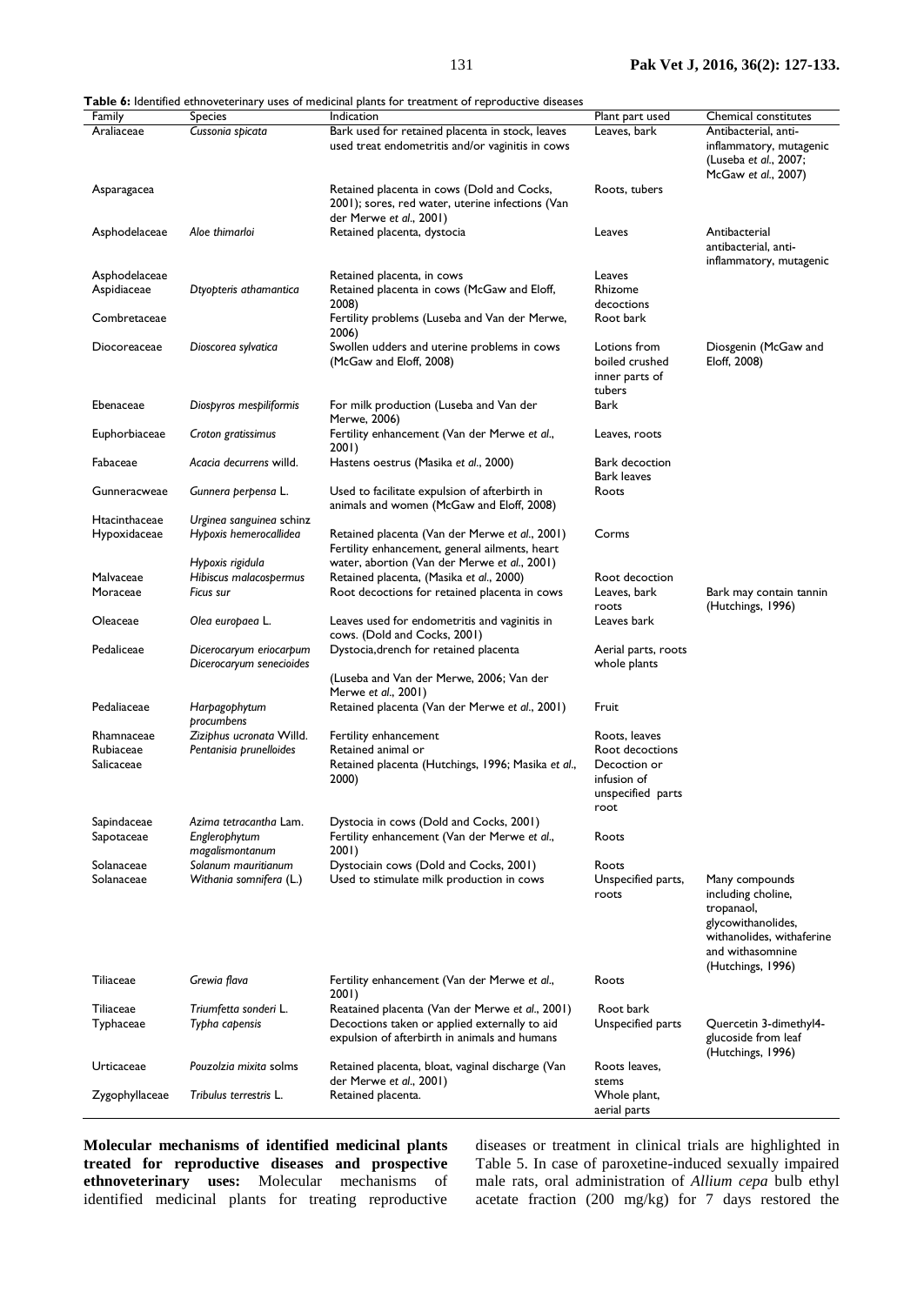normal sexual behaviour [\(Malviya](#page-6-24) *et al*., 2013), while *Psoralea corylifolia, Allium cepa, Basella alba,* and *Carpolobia alba* increased the spermatogenesis and male fertility (Khaki *et al.*[, 2009;](#page-5-24) [Manfo](#page-6-27) *et al.*, 2014; [Wei](#page-6-25) *et al*., [2011\)](#page-6-25). *Byrsonima verbascifolia* hydromethanolic extract inhibited mutagenicity [\(Gonçalves](#page-5-25) *et al.*, 2013), whereas Xiang-fu-si-wu decoction inhibited oxytocin-induced uterine contraction in mice by blocking  $Ca^{+2}$  channel [\(Liu](#page-5-23) *et al.*[, 2011\)](#page-5-23). Mulberry (*Morus alba* L.) leaf polyphenols inhibited the transcription of nuclear hormone receptors such as DAF-12, DAF-16, PHA-4, and NHR-80 of germ line signalling pathway *in Caenorhabditis elegans* [\(Zheng](#page-6-26) *et al.*[, 2014\)](#page-6-26). Identified ethnoveterinary uses of medicinal plants for treatment of reproductive diseases are listed in Table 6.

**Conclusions:** This review highlighted on the traditional herbal medicine uses for the treatment of reproductive disorders of human health in Asian countries as well as benchmarked the reported ethnoveterinary uses of medicinal plants for reproductive health of animals. The present documentation of medicinal uses of traditional herbals may serve to both record herbal practices to develop our knowledge and to understand the mechanisms of actions and their use in treating a range of reproductive disorders. This paper instigates to be a wide range of opportunities for ethnopharmacologists and wide range of scientists to explore indigenous herbs and to elicit phytochemical, pharmacological, and clinical uses. In advance studies, documenting herbal usage and expanding upon current knowledge will enhance the understanding view to experts in this field and hopefully give us a milestone for the development of safe, cost effective, and traditional treatments for a range of reproductive disorders.

**Acknowledgements:** Authors are very grateful to Prof. Dr. Ahrar Khan, University of Agriculture, Faisalabad, Pakistan for his proposal and continual encouragement for writing the manuscript.

### **REFERENCES**

- <span id="page-5-11"></span>Afolayan AJ and Otunola GA, 2014. Ultrastructure and elemental analysis of Hypoxis hemerocallidea: A multipurpose medicinal plant. Afr J Tradit Complement Altern Med, 11: 39-43.
- <span id="page-5-4"></span>Anonymous, 2002a. WHO Monographs on Selected Medicinal Plants. World Health Organization.
- Anonymous,, 2002b. WHO Traditional Medicine Strategy 2002-2005. World Health Organization.
- Aslam S, Jahan N, Rahman KU and Khan KM, 2015. Efficacy of herbal mixture for the treatment of salbutamol induced myocardial necrosis in rabbits. Pak Vet J, 35: 355-359.
- [Azhar MF,](http://apps.webofknowledge.com/OneClickSearch.do?product=WOS&search_mode=OneClickSearch&excludeEventConfig=ExcludeIfFromFullRecPage&colName=WOS&SID=U2WY36lJIrcIFHj6Tt3&field=AU&value=Azhar,%20MF) [Aziz A,](http://apps.webofknowledge.com/OneClickSearch.do?product=WOS&search_mode=OneClickSearch&excludeEventConfig=ExcludeIfFromFullRecPage&colName=WOS&SID=U2WY36lJIrcIFHj6Tt3&field=AU&value=Aziz,%20A) [Haider MS,](http://apps.webofknowledge.com/OneClickSearch.do?product=WOS&search_mode=OneClickSearch&excludeEventConfig=ExcludeIfFromFullRecPage&colName=WOS&SID=U2WY36lJIrcIFHj6Tt3&field=AU&value=Haider,%20MS) [Nawaz MF](http://apps.webofknowledge.com/OneClickSearch.do?product=WOS&search_mode=OneClickSearch&excludeEventConfig=ExcludeIfFromFullRecPage&colName=WOS&SID=U2WY36lJIrcIFHj6Tt3&field=AU&value=Nawaz,%20MF) and [Zulfiqar MA,](http://apps.webofknowledge.com/OneClickSearch.do?product=WOS&search_mode=OneClickSearch&excludeEventConfig=ExcludeIfFromFullRecPage&colName=WOS&SID=U2WY36lJIrcIFHj6Tt3&field=AU&value=Zulfiqar,%20MA) 2015. Exploring the ethnobotany of *Haloxylon recurvum* (Khar) and *Haloxylon salicornicum* (Lana) in Cholistan desert, Pakistan. Pak J Agric Sci, 52: 1085-1090.
- Baliga MS, 2010. Triphala, Ayurvedic formulation for treating and preventing cancer: a review. J Altern Complement Med, 16: 1301- 1308.
- <span id="page-5-18"></span>Bapuji JL and Ratnam SV, 2009. Traditional uses of some medicinal plants by tribals of Gangaraju Madugula Mandal of Visakhapatnam district, Andhra Pradesh. Ethnobot Leaflets, 2009: 2.
- <span id="page-5-19"></span>Bharti R, Ahuja G, Sujan GPS and Dakappa SS, 2012. A review on medicinal plants having Antioxidant potential. J Pharm Res, 5: 4278-4287.
- <span id="page-5-8"></span>Chandrika UG and Kumarab PAP, 2015. Chapter Four-Gotu Kola (*Centella asiatica*): Nutritional properties and plausible health benefits. Adv Food Nutr Res, 76: 125-157.
- <span id="page-5-26"></span>Dold A and Cocks M, 2001. Traditional veterinary medicine in the Alice district of the Eastern Cape Province, South Africa: research in action. S Afr J Sci, 97: 375-379.
- <span id="page-5-21"></span>Dutta N, Mhasalkar M and Fernando G, 1970. A study on the antifertility action of VIDR-2GD: a constituent isolated from the seeds of *Ensete superbum*, Cheesm, Musaceae (Banakadali). Fertil Steril, 21: 247.
- <span id="page-5-14"></span>Gakuya D, Itonga S, Mbaria J, Muthee J and Musau J, 2013. Ethnobotanical survey of biopesticides and other medicinal plants traditionally used in Meru central district of Kenya. J Ethnopharmacol, 145: 547-553.
- <span id="page-5-13"></span>Ghaima KK, Rasheed SF and Ahmed EF, 2013. Antibiofilm, antibacterial and antioxidant activities of water extract of *Calendula officinalis* flowers. Int | Biol Pharm Res, 4: 465-470.
- <span id="page-5-25"></span>Gonçalves CA, Siqueira JM, Carollo CA, de Oliveira Mauro M, de Davi N *et al.*, 2013. Gestational exposure to *Byrsonima verbascifolia*: Teratogenicity, mutagenicity and immunomodulation evaluation in female Swiss mice. | Ethnopharmacol, 150: 843-850.
- <span id="page-5-22"></span>[Gull T,](http://apps.webofknowledge.com/OneClickSearch.do?product=WOS&search_mode=OneClickSearch&excludeEventConfig=ExcludeIfFromFullRecPage&colName=WOS&SID=U2WY36lJIrcIFHj6Tt3&field=AU&value=Gull,%20T) [Sultana B,](http://apps.webofknowledge.com/OneClickSearch.do?product=WOS&search_mode=OneClickSearch&excludeEventConfig=ExcludeIfFromFullRecPage&colName=WOS&SID=U2WY36lJIrcIFHj6Tt3&field=AU&value=Sultana,%20B) [Bhatti IA](http://apps.webofknowledge.com/OneClickSearch.do?product=WOS&search_mode=OneClickSearch&excludeEventConfig=ExcludeIfFromFullRecPage&colName=WOS&SID=U2WY36lJIrcIFHj6Tt3&field=AU&value=Bhatti,%20IA) and [Jamil A,](http://apps.webofknowledge.com/OneClickSearch.do?product=WOS&search_mode=OneClickSearch&excludeEventConfig=ExcludeIfFromFullRecPage&colName=WOS&SID=U2WY36lJIrcIFHj6Tt3&field=AU&value=Jamil,%20A) 2015. Antibacterial potential of *Capparis spinosa* and *Capparis decidua* extracts. Int J Agric Biol, 17: 727-733.
- Gupta AK, 2003. Quality standards of Indian medicinal plants. Volume 1. Quality standards of Indian medicinal plants Volume 1.
- <span id="page-5-16"></span>Haq F, Ahmad H and Alam M, 2011. Traditional uses of medicinal plants of Nandiar Khuwarr catchment (District Battagram), Pakistan. J Med Plant Res, 5: 39-48.
- <span id="page-5-17"></span>Haque N, Chowdhury S, Nutan M, Rahman G, Rahman K *et al.*, 2000. Evaluation of antitumor activity of some medicinal plants of Bangladesh by potato disk bioassay. Fitoterapia, 71: 547-552.
- <span id="page-5-12"></span>Harnett S, Oosthuizen V and Van de Venter M, 2005. Anti-HIV activities of organic and aqueous extracts of *Sutherlandia frutescens* and *Lobostemon trigonus*. J Ethnopharmacol, 96: 113-119.
- <span id="page-5-9"></span>Hegde H, Hegde G and Kholkute S, 2007. Herbal care for reproductive health: ethno medicobotany from Uttara Kannada district in Karnataka, India. Complement Ther Clin Pract, 13: 38-45.
- <span id="page-5-6"></span>Hossen MJ, 2015. Alternative medicine: Health safety and therapeutic potentialities. EC Vet Sci, 1: 28-29.
- <span id="page-5-0"></span>Hossen MJ, Baek KS, Kim E, Yang WS, Jeong D *et al.*, 2015a. *In vivo* and *in vitro* anti-inflammatory activities of *Persicaria chinensis* methanolic extract targeting Src/Syk/NF-kappaB. J Ethnopharmacol, 159: 9-16.
- <span id="page-5-1"></span>Hossen MJ, Jeon SH, Kim SC, Kim JH, Jeong D *et al.*, 2015b. *In vitro* and *in vivo* anti-inflammatory activity of *Phyllanthus acidus* methanolic extract. J Ethnopharmacol, 168: 217-228.
- <span id="page-5-5"></span>Hossen MJ, Kim SC, Son YJ, Baek KS, Kim E *et al.*, 2015c. AP-1-targeting anti-inflammatory activity of the methanolic extract of *Persicaria chinensis*. Evid Based Complement Alternat Med, 2015: 608126.
- <span id="page-5-7"></span>Hossen MJ, Kim SC, Yang S, Kim HG, Jeong D *et al.*, 2015d. PDK1 disruptors and modulators: a patent review. Expert Opin Ther Pat, 25: 513-537.
- <span id="page-5-3"></span>Hossen MJ, Kim MY, Kim JH and Cho JY, 2016. *Codonopsis lanceolata*: A review of its therapeutic potentials. Phytother Res, 30: 347-356.
- Hutchings A, 1996. Zulu medicinal plants: an inventory, University of Natal Press.
- <span id="page-5-20"></span>Jain SK, 1991. Dictionary of Indian Folk Medicine and Ethnobotany. Deep publications, India.
- <span id="page-5-10"></span>Javed S, Khan JA, Khaliq T, Javed I and Abbas RZ, 2015. Experimental evaluation of nephroprotective potential of *Calotropis procera* (Ait) flowers against gentamicin-induced toxicity in albino rabbits. Pak Vet J, 35: 222-226.
- Kadir MF, Sayeed MSB and Mia M, 2012. Ethnopharmacological survey of medicinal plants used by indigenous and tribal people in Rangamati, Bangladesh. J Ethnopharmacol, 144: 627-637.
- <span id="page-5-15"></span>Karousou R and Deirmentzoglou S, 2011. The herbal market of cyprus: Traditional links and cultural exchanges. J Ethnopharmacol, 133: 191-203.
- <span id="page-5-24"></span>Khaki A, Fathiazad F, Nouri M, Khaki AA, Khamenehi H *et al.*, 2009. Evaluation of androgenic activity of Allium cepa on spermatogenesis in the rat. Folia Morphol, 68: 45-51.
- <span id="page-5-2"></span>Lai SM, Sudhahar D and Anandarajagopal K, 2012. Evaluation of antibacterial and antifungal activities of *Persicara chinensis* leaves. Int J Pharm Sci Res, 3.
- <span id="page-5-23"></span>Liu P, Duan J-a, Hua Y-q, Tang Y-p, Yao X *et al.*, 2011. Effects of Xiang-Fu-Si-Wu decoction and its main components for dysmenorrhea on uterus contraction. J Ethnopharmacol, 133: 591-597.